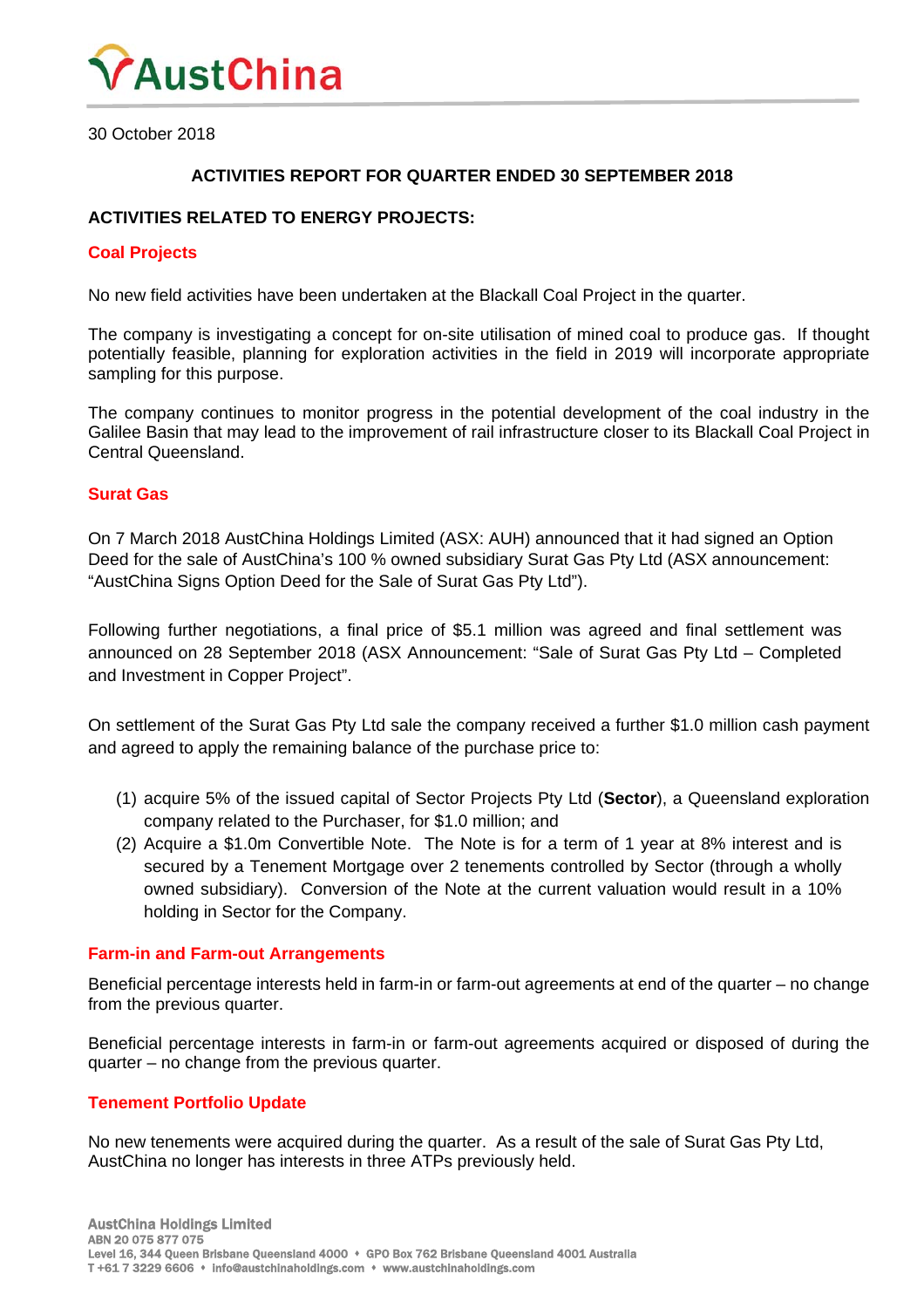

Tenements held at the end of the quarter and their locations are as follows:

| TENEMENT PROJECT |                            |      | INTEREST   TENEMENT | <b>PROJECT</b>             | <b>INTEREST</b> |
|------------------|----------------------------|------|---------------------|----------------------------|-----------------|
|                  | EPC 1625 Alpha SW 2        | 100% |                     | ATP 1072 Charleville South | 0%              |
| EPC 1719         | Barcoo River/Blackall      | 100% | ATP 1095            | Augathella East            | $0\%$           |
| EPC 1993         | <b>Blackall Sth Corner</b> | 100% | ATP 1098            | Morven South               | $0\%$           |
|                  |                            |      |                     |                            |                 |

### **CORPORATE ACTIVITIES:**

Through the completion of the sale of the company's 100% subsidiary Surat Gas Pty Ltd (see above under "Surat Gas") AustChina has continued its long-term interest in the minerals sector with the acquisition of an interest in Sector Projects Pty Ltd.

Sector holds EPMs 18628, 18644, 18645, and 18647 together with EPMs 26419 and 26463 held in 100% owned subsidiary Sector Projects Australia Pty Ltd. The permits (collectively the Gregory Project) are in North West Queensland approximately 220km north of Mt Isa (Figure 1 below) with copper mineralisation being the primary target.